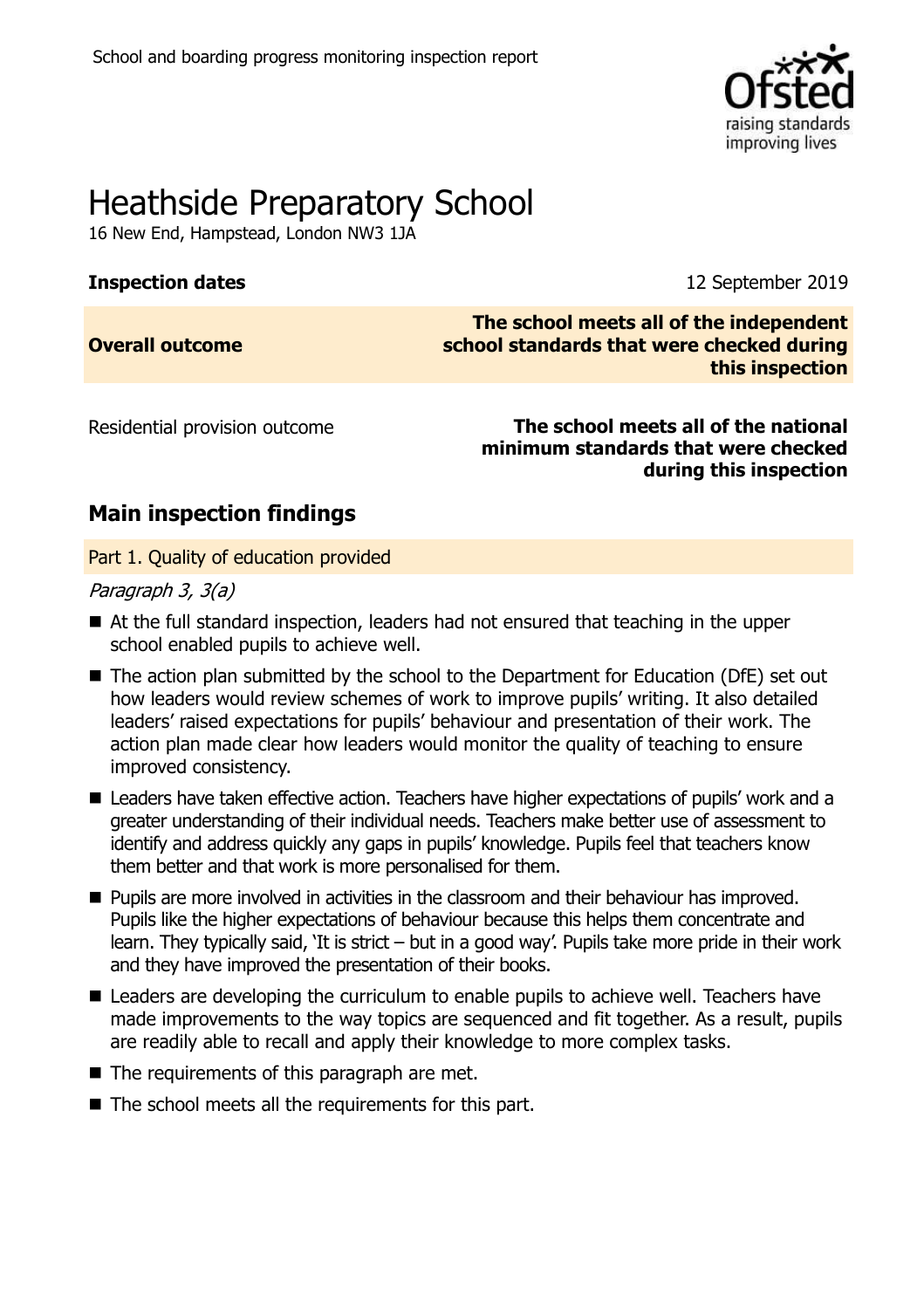

#### Part 3. Welfare, health and safety of pupils

Paragraphs 7, 7(a), 7(b), 8, 8(a), 8(b), 32(1) and 32(1)(c)

- At the full standard inspection, the requirements of these paragraphs were met.
- The designated safeguarding leader (DSL) and the safeguarding team continue to monitor and respond to concerns in line with the statutory guidance on safeguarding, including in the boarding provision. Staff have had up-to-date safeguarding training and know how to record and report any concerns they may have. Leaders take advice from local authority safeguarding professionals, where necessary, and follow the advice received. Leaders carry out thorough pre-employment checks on all staff. The safeguarding policy meets requirements and is available on the website for parents and carers.
- $\blacksquare$  The requirements of these paragraphs are met.

#### Paragraph 10

- At the full standard inspection, the requirements of this paragraph were met.
- All the pupils who spoke to inspectors across year groups and on the three main sites reported that there is no bullying. They all feel safe. If bullying does occur, then pupils are confident that they can speak to an adult who would help them. Pupils' views are supported by the school's records of bullying. The number of bullying concerns reported is low and there are very few repeat incidents.
- Personal, social, health and economic (PSHE) education underpins the school's anti-bullying ethos effectively. Pupils are encouraged to show respect and tolerance for all groups of people, particularly with regard to the protected characteristics set out in the Equality Act 2019.
- $\blacksquare$  The requirements of this paragraph are met.

#### Paragraph 13

- At the full standard inspection, the requirements of this paragraph were met.
- Healthcare plans are in place for all pupils who need them. The plans detail the medical needs and action required for each pupil. There is a regular process of updating this information with parents. Pupils know and understand the first aid procedures. Pupils feel safe because staff look after them well. There are trained first aiders, including paediatric first aiders, on all school sites. Selected staff have had additional recent training so that they know how to use an 'EpiPen' for the treatment of the symptoms of severe allergic reaction and the procedures to follow.
- $\blacksquare$  The requirements of this paragraph are met.
- $\blacksquare$  The school meets all the requirements for this part.

#### Part 5. Premises of and accommodation at schools

#### Paragraph 25

- At the full standard inspection, the requirements of this paragraph were met.
- Leaders have addressed the health and safety concerns. The premises have been inspected by pest control services. Leaders have implemented all recommendations and make follow-up checks appropriately. The proprietor has strengthened the system of health and safety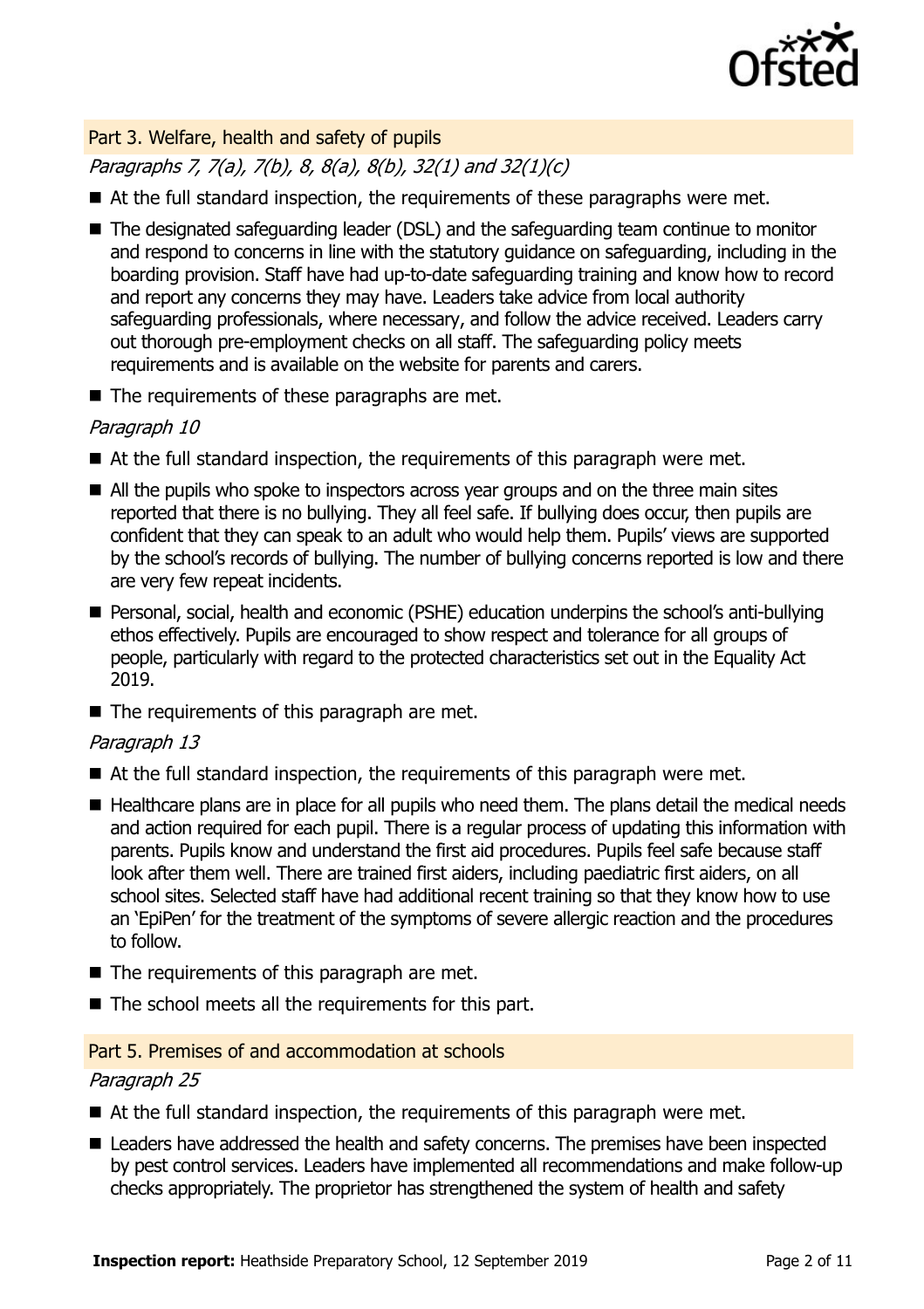

monitoring. The school sites are well maintained.

- $\blacksquare$  The requirements of this paragraph are met.
- $\blacksquare$  The school meets all the requirements for this part.

#### Part 7. Manner in which complaints are handled

Paragraph 33, 33(a), 33(b), 33(c), 33(d), 33(e), 33(f), 33(g), 33(h), 33(i), 33(i)(i), 33(i)(ii), 33(j), 33(j)(i), 33(j)(ii) and 33(k)

- At the full standard inspection, the requirements of this paragraph were met.
- The complaints policy is detailed and thorough. It includes references to the independent school standards throughout the text. The policy explains the procedure to parents and makes clear that leaders are motivated to resolve issues of concern. The number of complaints in the last academic year is noted in the policy. Leaders follow the policy when formal complaints are made and take appropriate action.
- $\blacksquare$  The requirements of this paragraph are met.
- $\blacksquare$  The school meets all the requirements for this part.

## Part 8. Quality of leadership in and management of schools Paragraph 34(1), 34(1)(a) and 34(1)(b)

- At the full standard inspection, leaders were disorganised. Systems to hold leaders and staff to account were ineffective. There were weaknesses in the way leaders communicated with staff and parents.
- The school's action plan submitted by the school to the DfE set out how leaders intended to review job descriptions and ensure that staff understood their role in the organisation.
- The headteacher and leaders have taken effective action. Leaders have made considerable progress in addressing the priority areas. The headteacher is highly organised, determined to improve the school and is creating an inclusive caring ethos for pupils and staff.
- Leaders have compiled clear job descriptions. The school organisation diagram is complete, and staff know the line management arrangements. Staff have confidence in leaders and staff morale is rising. Staff said that everyone is now clear on their roles. Communication has improved. Leaders reply to emails and staff can get answers. Staff feel more valued as their concerns are listened to and acted upon by senior leaders.
- The leadership procedures which met requirements in previous inspections remain rigorous and effective. This includes procedures for safe recruitment of staff and to record the destinations of pupils who leave the school.
- Governors are professional and knowledgeable. Since July 2019, they have carefully reviewed the school's strengths and weaknesses and lost no time in taking action to make essential improvements.
- Leaders' focus is to consolidate the school's strengths before making further developments. Inspection evidence shows that parents support the changes that leaders are making. They appreciate the improved communication with the headteacher, school leaders and governors.
- $\blacksquare$  The requirements of this paragraph are met.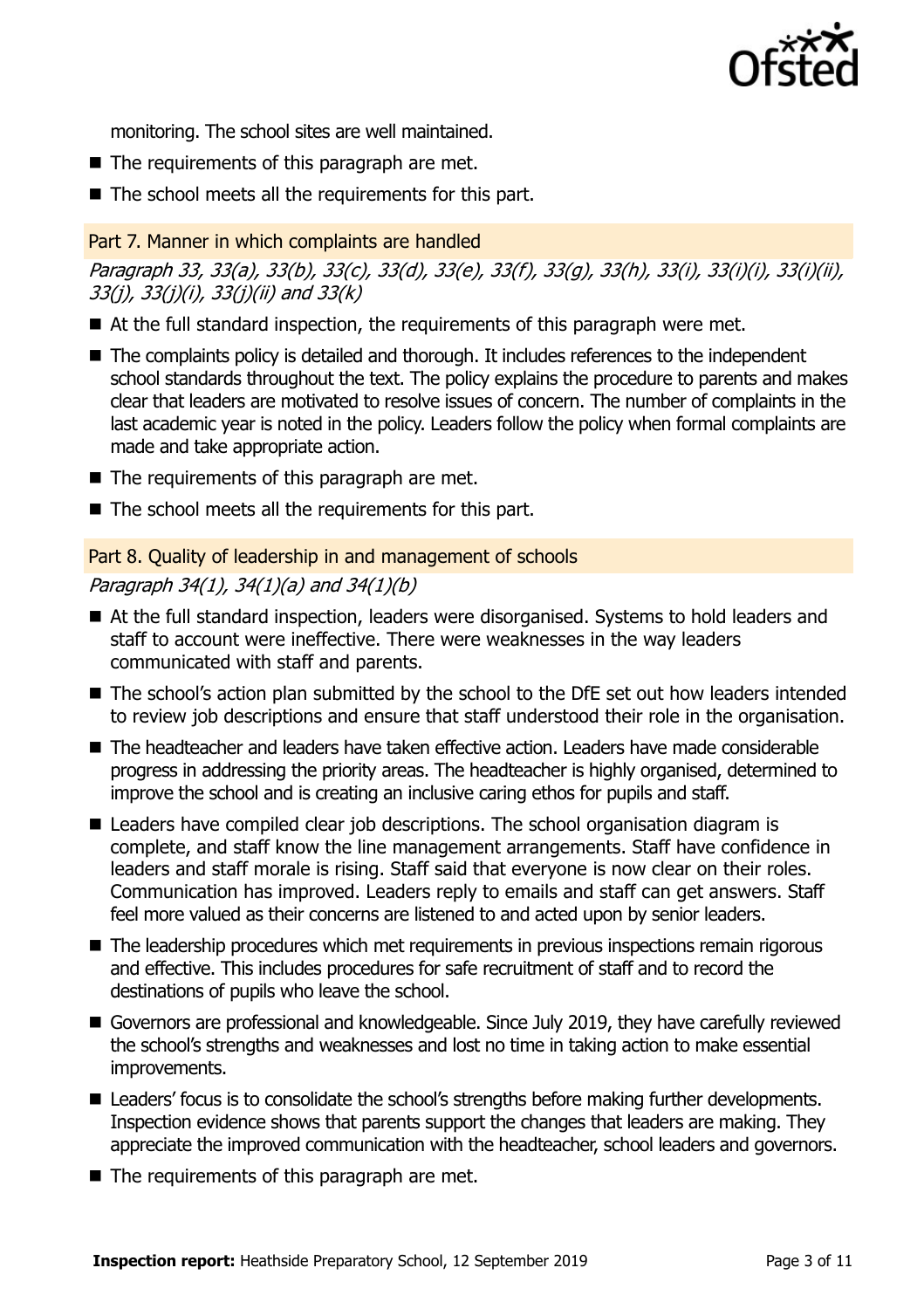

 $\blacksquare$  The school meets all the requirements for this part.

#### **Boarding provision**

The national minimum standards that were assessed during this inspection

#### Standard 11

- Boarders feel secure and happy in the boarding provision. The accommodation is safe, well maintained and meets their needs. Boarders can identify a member of the boarding staff they can talk to if they have any concerns.
- Leaders provide boarders with the contact numbers of appropriate external agencies who can provide advice and advocacy. Boarders also benefit from regular visits from an independent listener, who is able to support them with any concerns they have.
- Boarding staff are aware of how to report any incidents of concern to the school's safeguarding leaders, who take appropriate action when required.

#### Standard 13.1, 13.3, 13.4

- The school now has a governing body. Governors have relevant professional backgrounds and experience, so they have a well-informed oversight of the boarding provision.
- Leaders seek and act on advice from external consultants to help improve the boarding provision further.
- The senior leadership team has been reorganised and now includes the head of boarding. Leaders have an improved understanding of the boarding provision and there is greater clarity of their roles and purpose. This has resulted in a more consistent approach to the boarding provision.

#### **Compliance with regulatory requirements and national minimum standards for boarding schools**

The school meets the requirements of the schedule to the Education (Independent School Standards) Regulations 2014 ('the independent school standards') and the national minimum standards for boarding schools and associated requirements that were checked during this inspection. This included the standards and requirements that the school was judged to not comply with at the previous inspection.

#### **The school now meets the following independent school standards**

#### **Part 1. Quality of education provided**

- 3 The standard in this paragraph is met if the proprietor ensures that the teaching at the school:
	- 3(a) enables pupils to acquire new knowledge and make good progress according to their ability so that they increase their understanding and develop their skills in the subjects taught.

#### **Part 3. Welfare, health and safety of pupils**

■ 7 The standard in this paragraph is met if the proprietor ensures that: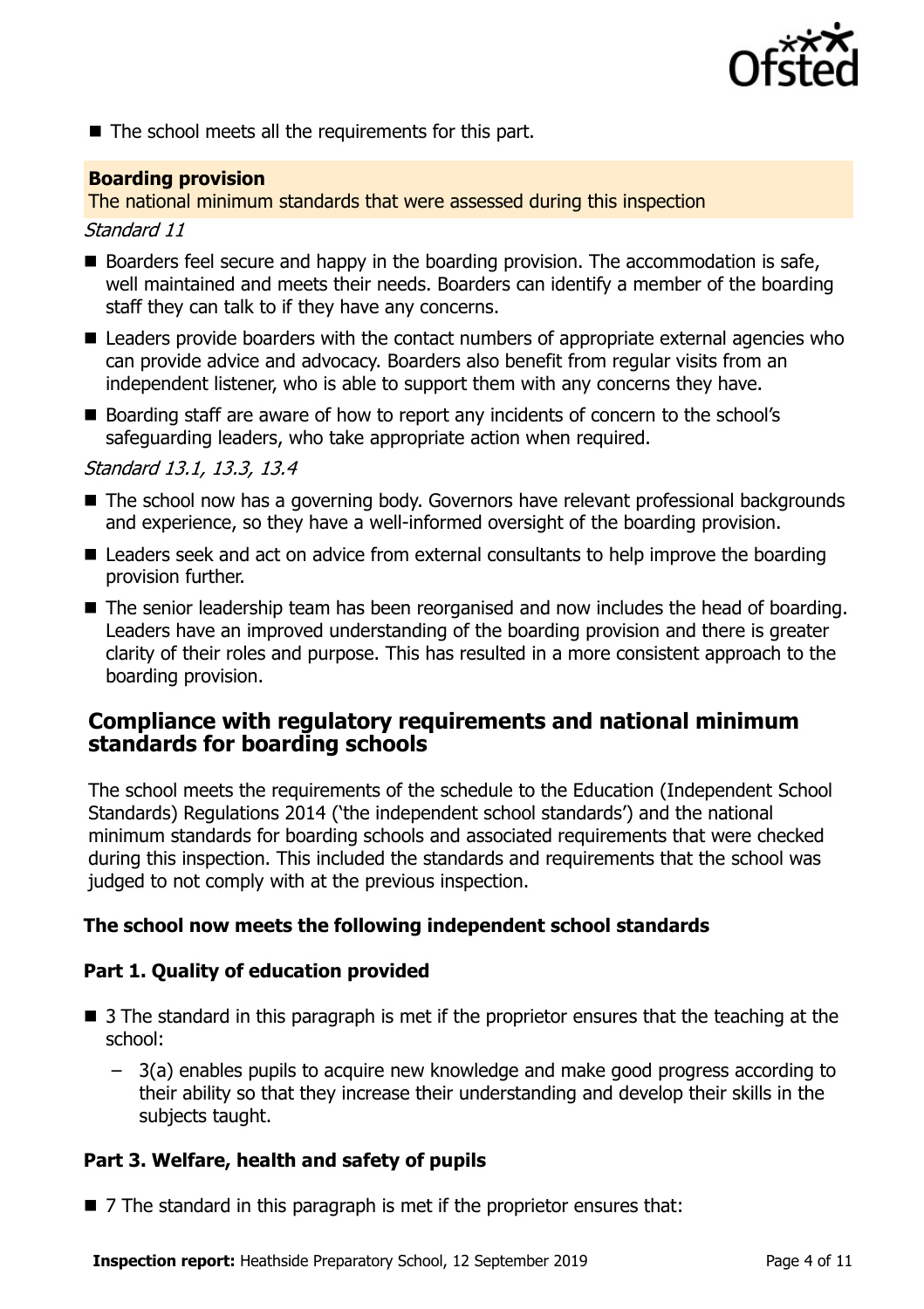

- 7(a) arrangements are made to safeguard and promote the welfare of pupils at the school; and
- 7(b) such arrangements have regard to any guidance issued by the Secretary of State.
- $\blacksquare$  8 Where section 87(1) of the 1989 Act applies in relation to a school the standard in this paragraph is met if the proprietor ensures that:
	- 8(a) arrangements are made to safeguard and promote the welfare of boarders while they are accommodated at the school; and
	- 8(b) such arrangements have regard to the National Minimum Standards for Boarding Schools or, where applicable, the National Minimum Standards for Residential Special Schools or the National Minimum Standards for Accommodation of Students under Eighteen by Further Education Colleges.
- 10 The standard in this paragraph is met if the proprietor ensures that bullying at the school is prevented in so far as is reasonably practicable, by the drawing up and implementation of an effective anti-bullying strategy.
- 13 The standard in this paragraph is met if the proprietor ensures that first aid is administered in a timely and competent manner by the drawing up and effective implementation of a written first aid policy.

#### **Part 5. Premises of and accommodation at schools**

■ 25 The standard in this paragraph is met if the proprietor ensures that the school premises and the accommodation and facilities provided therein are maintained to a standard such that, so far as is reasonably practicable, the health, safety and welfare of pupils are ensured.

#### **Part 7. Manner in which complaints are handled**

- $\blacksquare$  32(1) The standard about the provision of information by the school is met if the proprietor ensures that:
	- $-$  32(1)(c) particulars of the arrangements for meeting the standard contained in paragraph 7 are published on the school's internet website or, where no such website exists, are provided to parents on request.
- 33 The standard about the manner in which complaints are handled is met if the proprietor ensures that a complaints procedure is drawn up and effectively implemented which deals with the handling of complaints from parents of pupils and which:
	- $-$  33(a) is in writing;
	- 33(b) is made available to parents of pupils;
	- 33(c) sets out clear time scales for the management of a complaint;
	- 33(d) allows for a complaint to be made and considered initially on an informal basis;
	- 33(e) where the parent is not satisfied with the response to the complaint made in accordance with sub-paragraph (d), establishes a formal procedure for the complaint to be made in writing;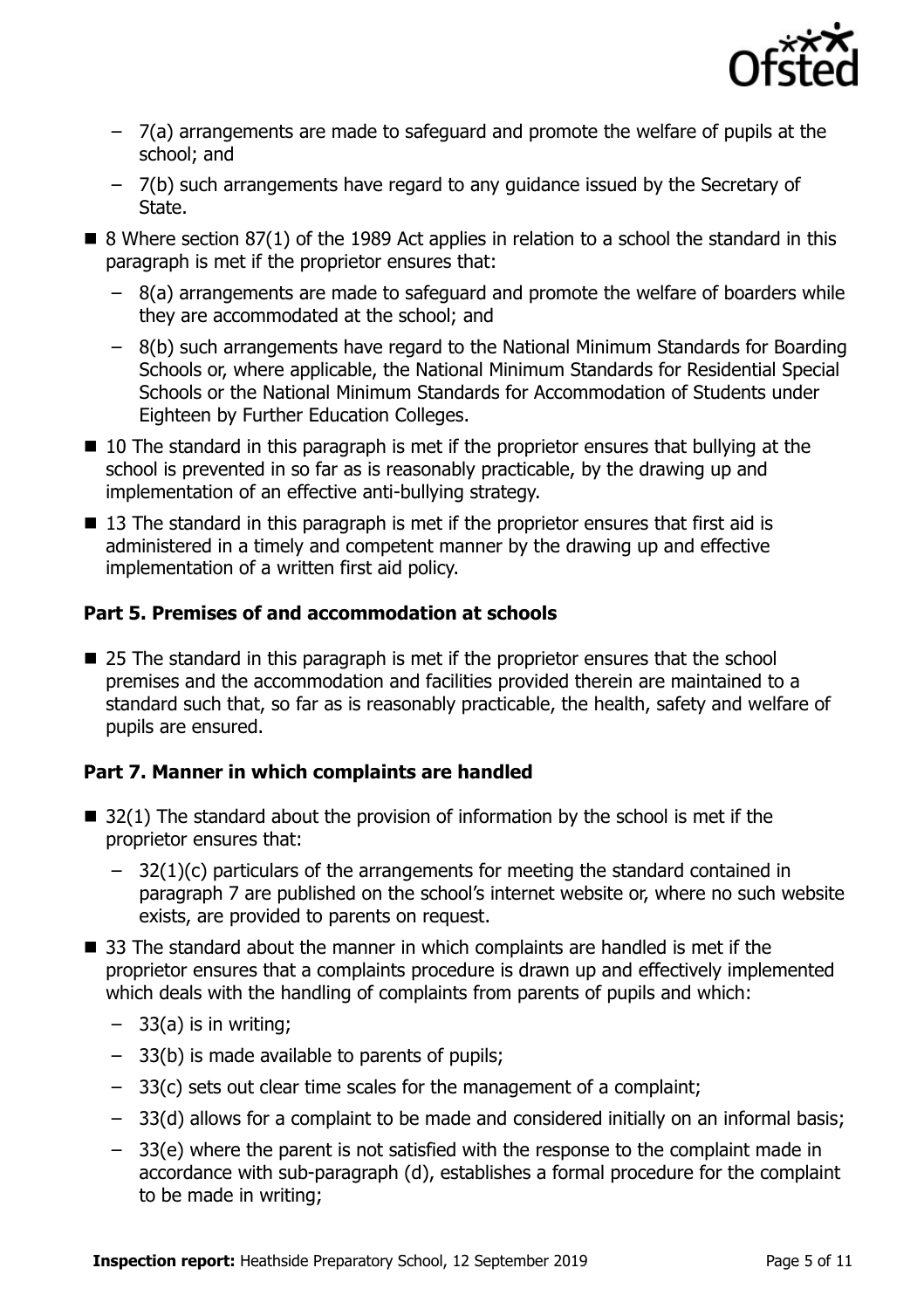

- 33(f) where the parent is not satisfied with the response to the complaint made in accordance with sub-paragraph (e), makes provision for a hearing before a panel appointed by or on behalf of the proprietor and consisting of at least three people who were not directly involved in the matters detailed in the complaint;
- 33(g) ensures that, where there is a panel hearing of a complaint, one panel member is independent of the management and running of the school;
- 33(h) allows for a parent to attend and be accompanied at a panel hearing if they wish;
- 33(i) provides for the panel to make findings and recommendations and stipulates that a copy of those findings and recommendations is:
- 33(i)(i)provided to the complainant and, where relevant, the person complained about; and
- 33(i)(ii) available for inspection on the school premises by the proprietor and the headteacher;
- 33(j) provides for a written record to be kept of all complaints that are made in accordance with sub-paragraph (e) and:
- 33(j)(i) whether they are resolved following a formal procedure, or proceed to a panel hearing; and
- 33(j)(ii) action taken by the school as a result of those complaints (regardless of whether they are upheld); and
- 33(k) provides that correspondence, statements and records relating to individual complaints are to be kept confidential except where the Secretary of State or a body conducting an inspection under section 109 of the 2008 Act requests access to them.

### **Part 8. Quality of leadership and management of schools**

- $\blacksquare$  34(1) The standard about the quality of leadership and management is met if the proprietor ensures that persons with leadership and management responsibilities at the school:
	- 34(1)(a) demonstrate good skills and knowledge appropriate to their role so that the independent school standards are met consistently;
	- 34(1)(b) fulfil their responsibilities effectively so that the independent school standards are met consistently.

#### **The school now meets the following national minimum standards for boarding schools**

- The school must ensure that arrangements are made to safeguard and promote the welfare of pupils at the school; and such arrangements have regard to any guidance issued by the Secretary of State (NMS 11.1).
- The school's governing body and/or proprietor monitors the effectiveness of the leadership, management and delivery of the boarding and welfare provision in the school and takes appropriate action where necessary (NMS 13.1).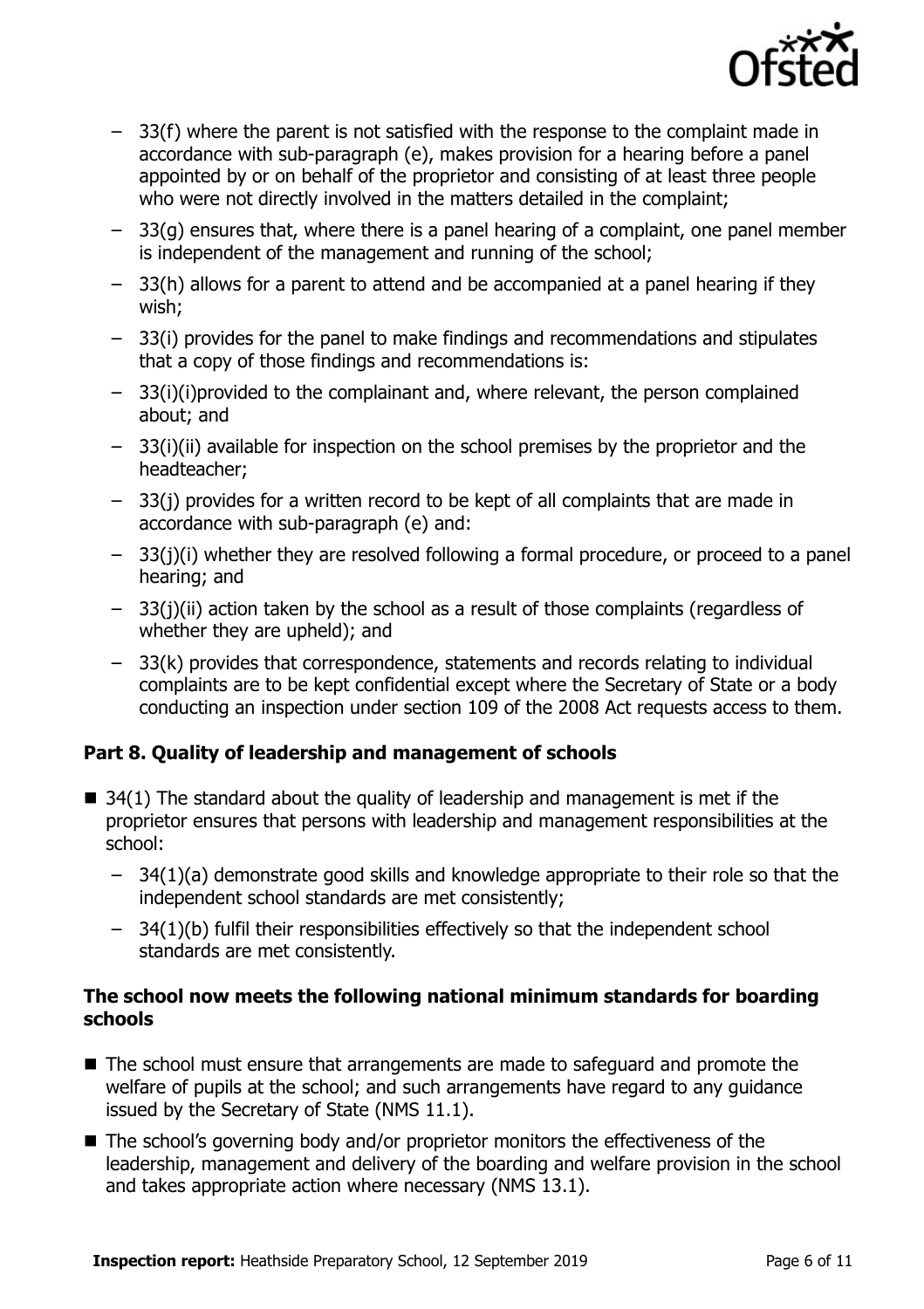

- The school's leadership and management demonstrate good skills and knowledge appropriate to their role (NMS 13.3).
- The school's leadership and management consistently fulfil their responsibilities effectively so that the standards are met (NMS 13.4).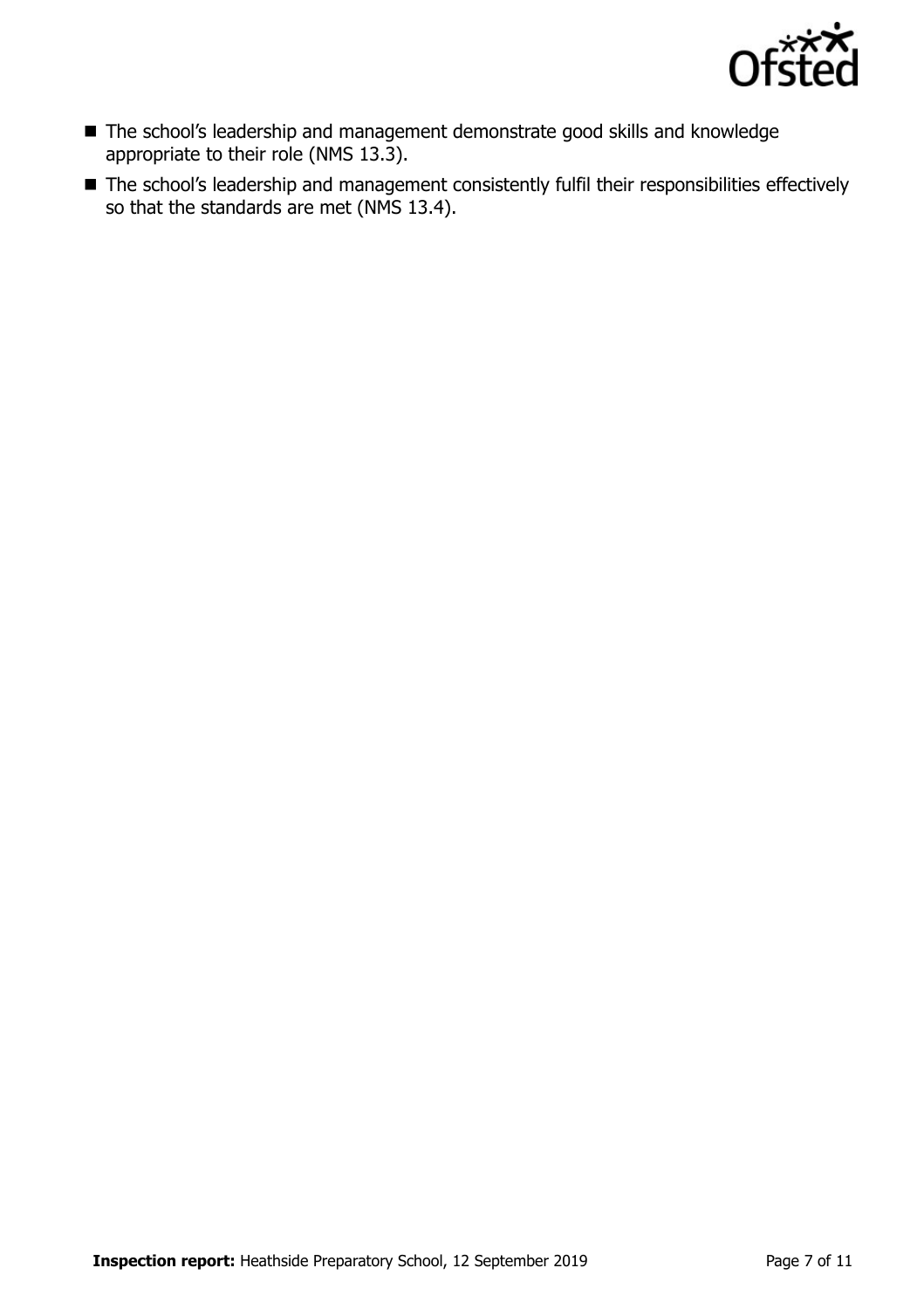

# **School details**

| Unique reference number             | 100078   |
|-------------------------------------|----------|
| Social care unique reference number | 1280475  |
| DfE registration number             | 202/6360 |
| <b>Inspection number</b>            | 10119842 |

This inspection was carried out under section 109(1) and (2) of the Education and Skills Act 2008, the purpose of which is to advise the Secretary of State for Education about the school's suitability for continued registration as an independent school.

The inspection of boarding provision was carried out under the Children Act 1989, as amended by the Care Standards Act 2000, having regard to the national minimum standards for boarding schools.

| Type of school                       | Independent school                        |
|--------------------------------------|-------------------------------------------|
| <b>School status</b>                 | Independent boarding school               |
| Age range of pupils                  | 2 to 14                                   |
| Gender of pupils                     | Mixed                                     |
| Number of pupils on the school roll  | 274                                       |
| Number of part-time pupils           | 18                                        |
| Number of boarders on roll           | 11                                        |
| Proprietor                           | Hampstead Schools Ltd                     |
| Chair                                | Aatif Hassan                              |
| <b>Headteacher</b>                   | Katherine Vintiner                        |
| Annual fees (day pupils)             | £9,000 to £18,500                         |
| Annual fees (boarders)               | There are no additional fees for boarding |
| Telephone number                     | 0203 058 4011                             |
| Website                              | www.heathsideprep.co.uk                   |
| <b>Email address</b>                 | info@heathsideprep.co.uk                  |
| Date of previous standard inspection | 19-21 March 2019                          |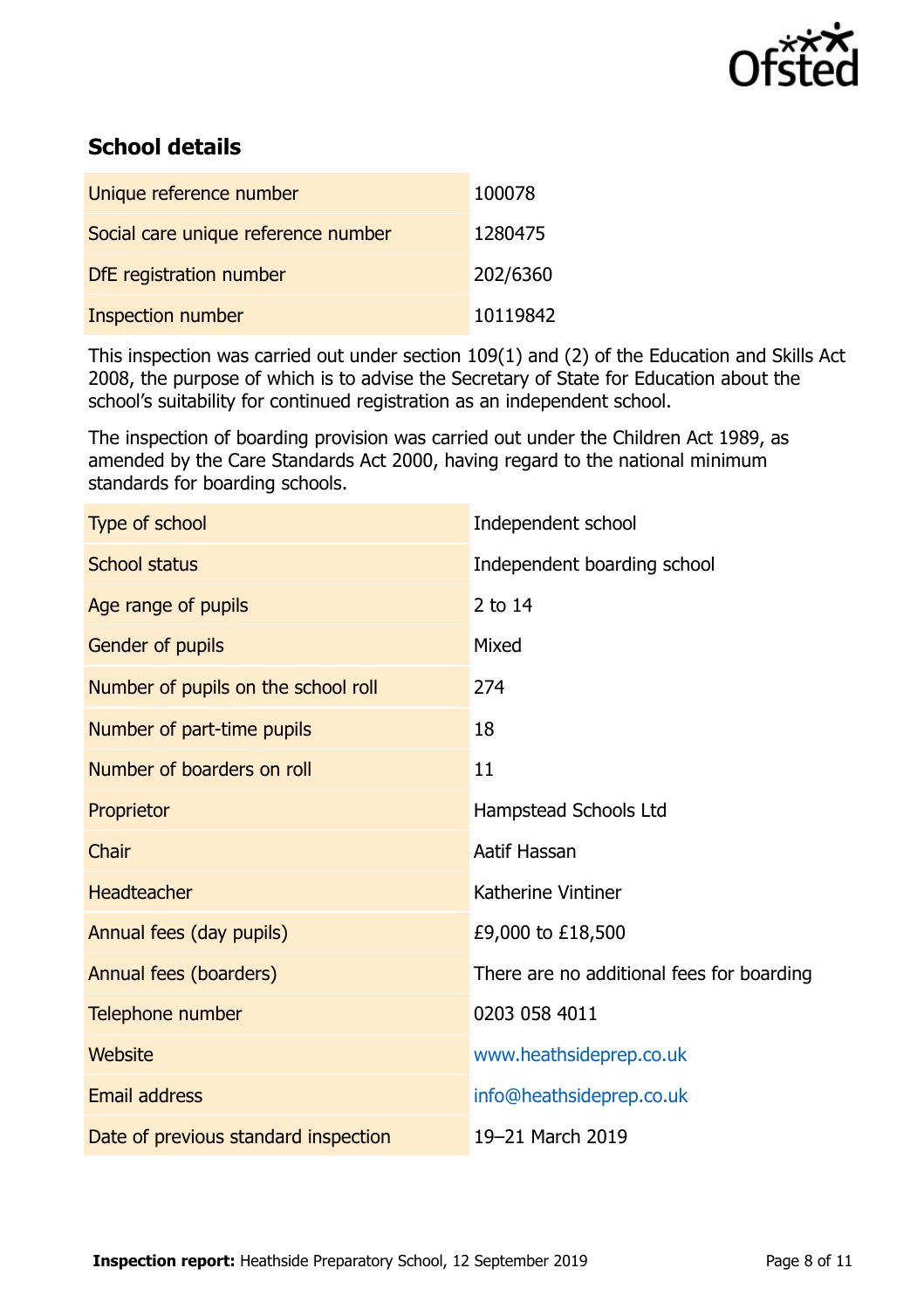

#### **Information about this school**

- Heathside Preparatory School is an independent boarding school for girls and boys in the London Borough of Camden. The school is registered for up to 600 pupils between the ages of two and 14. There are currently 274 pupils on roll. The school opened a boarding provision in January 2018 for boys and girls aged eight years and over.
- The school is based on four sites, all of which are in Hampstead, London NW3. The boarding provision is located at the premises used by the upper school at West Heath Road. The lower school is located at 84A Heath Street. The middle school is at 16 New End. Year 6 pupils attend the premises at The Old White Bear. Year groups are no longer based at the synagogue, but the premises are used for some additional classes and events. The Territorial Army Centre in Hampstead is no longer used by the school. The school makes use of local parks and Hampstead Heath for outdoor space, including for the teaching of physical education.
- $\blacksquare$  There has been a change in proprietor since the last inspection. The proprietor is Hampstead Schools Ltd, which is a subgroup of Dukes Schools Ltd. The new proprietor took over the school in July 2019. A new governing body has been set up and the chair of governors is the founder and chief executive officer. The safeguarding advisory board has been disbanded as a group.
- There have been several changes in school leadership since the last full standard inspection. One of the former interim co-headteachers of the upper school has been appointed as the substantive headteacher of the whole school. The head of boarding, who is also deputy headteacher of the upper school, continues in post. A new deputy headteacher has taken up a post to lead the lower school. A new special educational needs coordinator was appointed to the upper school. A new director of curriculum studies has taken up his post to lead curriculum development across the school. New leaders have been appointed for sport, drama and music across the age range.
- $\blacksquare$  The school does not use any alternative provision.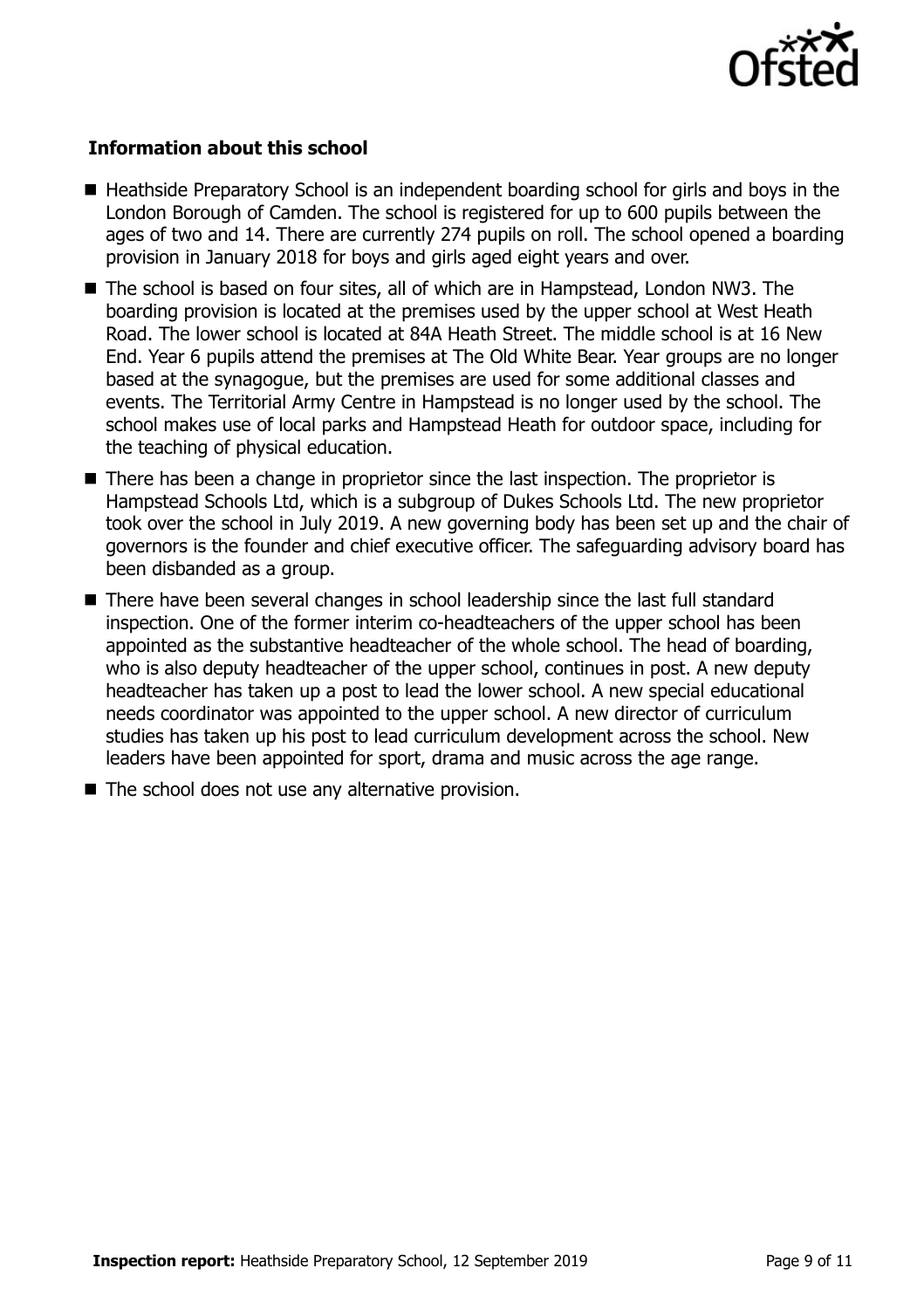

# **Information about this inspection**

- This inspection was carried out at the request of the registration authority for independent schools, the Department for Education. The purpose of the inspection was to monitor the progress the school has made in meeting the independent school standards and other requirements that it was judged to not comply with at its previous inspection; and in response to concerns about the school.
- The school's last standard inspection took place in March 2019, when the school was judged to require improvement. The boarding provision was judged to be good.
- This inspection, in September 2019, took place without notice.
- Inspectors met with leaders, including the headteacher, the head of boarding, the designated safeguarding lead and the compliance officer. Inspectors spoke informally with several other staff, including teaching, support staff and boarding staff.
- The lead inspector met with two governors, including the chair of governors. An inspector met with two representatives of the parent-teacher association.
- Inspectors visited the high, lower and middle schools to talk to pupils and staff and check the health and safety of the premises.
- Inspectors visited classes in the upper school and the boarding provision.
- **Inspectors spoke to six groups of pupils across the age range from two to 14 years, including** boarders. Inspectors spoke to other pupils informally at lunchtime.
- A range of documentation was scrutinised, including safeguarding records, records of bullying and first aid and the impact of leadership.

#### **Inspection team**

| Janet Hallett, lead inspector | Her Majesty's Inspector          |
|-------------------------------|----------------------------------|
| <b>Neil Harvey</b>            | Ofsted Inspector                 |
| <b>Patrick Sullivan</b>       | Social Care Regulatory Inspector |